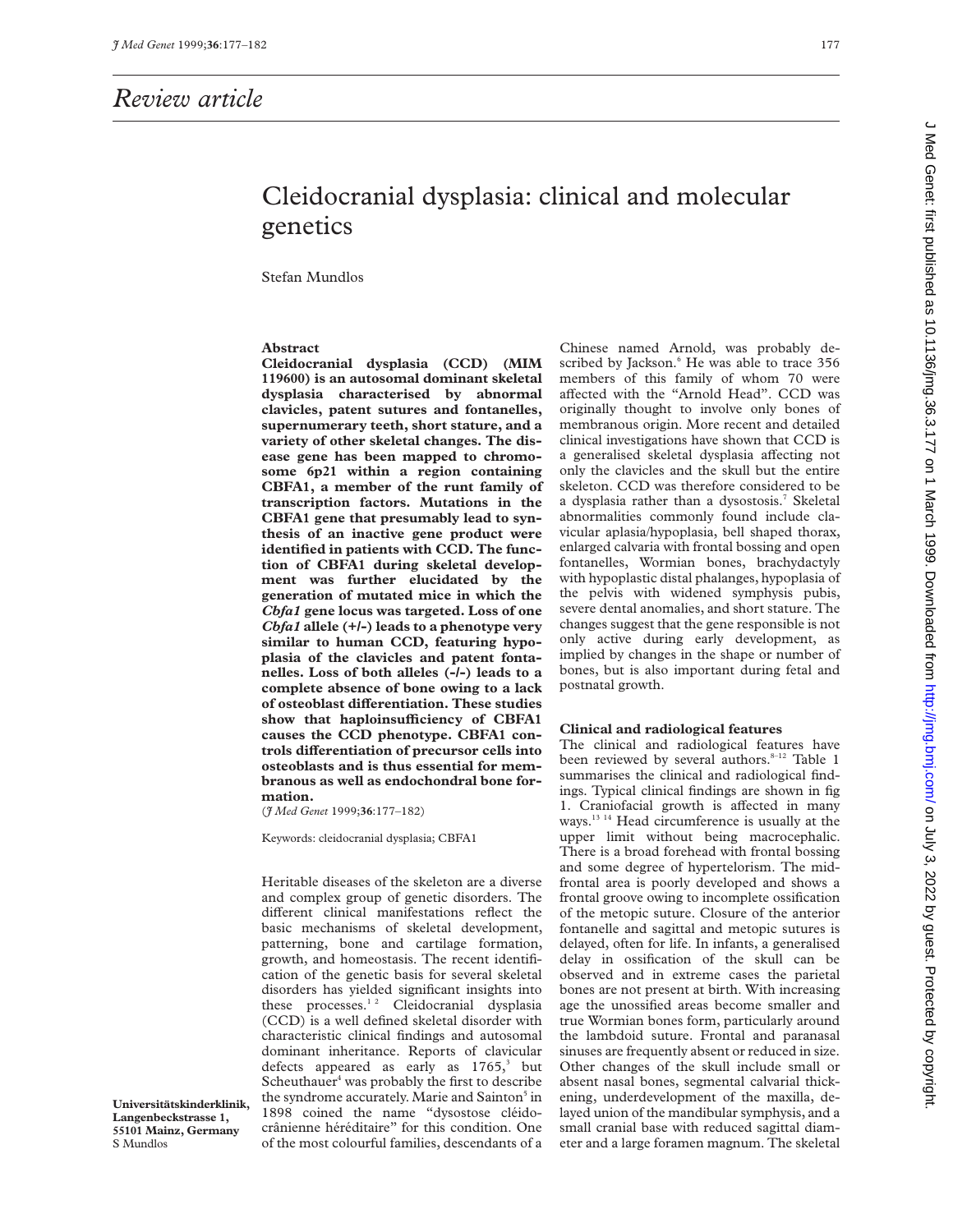*Table 1 Clinical and radiological features of cleidocranial dysplasia*

| Clinical                            | Radiological                                         |
|-------------------------------------|------------------------------------------------------|
| Skull                               |                                                      |
| Brachycephaly                       | Multiple wormian bones                               |
| Frontal and parietal bossing        | Segmental calvarial thickening                       |
| Open sutures and fontanelleles      | Unossified sutures and patent fontanelles            |
| Delayed closure of fontanelleles    | Dysplastic changes in the basiocciput                |
| Relative prognathism                | Hypoplasia of maxilla                                |
| Soft skull in infancy               | Delayed mineralisation                               |
| Depressed nasal bridge              | Calcification of nasal bone delayed or missing       |
| Hypertelorism                       | Hypoplastic sinuses (paranasal, frontal, mastoid)    |
| Thorax and shoulders                |                                                      |
| Ability to bring shoulders together | Hypoplastic, aplastic, or discontinuous clavicles    |
| Narrow, sloping shoulders           | Cone shaped thorax                                   |
| Respiratory distress at early age   | Cervical ribs, missing ribs                          |
| Increased mobility                  | Hypoplastic scapulae                                 |
| Pelvis and hips                     |                                                      |
| Caesarean section                   | Delayed ossification of pubic bone                   |
|                                     | Hypoplasia of iliac wings                            |
|                                     | Widening of sacroiliac joints                        |
|                                     | Large femoral neck, large epiphyses                  |
| Spine                               |                                                      |
| Scoliosis                           | Hemivertebrae, posterior wedging                     |
| Kyphosis                            | Spondylolysis and spondylolisthesis                  |
|                                     | Spina bifida occulta                                 |
| Hands                               |                                                      |
| Brachydactyly                       | Short middle phalanges and metacarpals/tarsals III-V |
| Tapering of fingers                 | Hypoplastic distal phalanges                         |
| Nail dysplasia/hypoplasia           | Accessory epiphyses especially of 2nd metacarpal     |
| Short, broad thumbs                 | Long 2nd metacarpal                                  |
| Clinodactyly of 5th finger          | Cone shaped epiphyses                                |
| Dentition                           |                                                      |
| Normal deciduous dentition          |                                                      |
| Supernumerary teeth                 | Impacted, supernumerary teeth                        |
| Delayed eruption                    |                                                      |
| Crowding, malocclusion              |                                                      |

changes result in subtle but characteristic facial features (fig 1A) that include a large, brachycephalic head with parietal and marked frontal bosses separated by a metopic groove, a depressed nasal bridge, hypertelorism with possible exophthalmos, and a small maxilla, which gives the face a small, flattened appearance with mandibular prognathism.

Many patients with hypoplastic or even absent clavicles have gone through life, even working as manual labourers, without disability resulting from this defect. Depending on the degree of clavicular hypoplasia, appearance can range from a dimple in the skin to sloping, almost absent shoulders and the ability to voluntarily bring the shoulders together. According to our observations and those of others, $915$ a complete absence of the clavicle(s) is rare, whereas hypoplasia of the acromial end is common. Other less common forms of clavicular involvement include the occurrence of two separate fragments, or the absence of the sternal end with the acromial end present. Bilaterality is the rule but not always the case. The missing segment may be represented by fibrous pseudarthrosis or by a fibrous tether or cord. Thus, patients that appear normal on clinical examination with regularly shaped shoulders and palpable clavicles may have small defects at the acromial ends or fibrous cords that can only be identified on *x* ray. Occasionally, patients with normal clavicles have been described.<sup>10 15</sup> The thoracic cage is small and bell shaped with short, oblique ribs. The narrow thorax may lead to respiratory distress in early infancy.<sup>12</sup> Abnormalities in the number of ribs such as cervical or absent ribs are not uncommon. The scapulae are often hypoplastic with deficiencies in the supraspinatus fossae and acromial facets.

As expected, there is often an associated deficiency of the musculature.

The pelvis is invariably involved and shows characteristic changes (fig 1C). The name "forme cleido cranio-pelvienne" was proposed for this deformity by Crouzon and Buttier.<sup>16</sup> The widened symphysis pubis (distance between pubic bones) results from a delay in ossification during adulthood. Other changes include hypoplasia and anterior rotation of the iliac wings and wide sacroiliac joints. The femoral epiphyses are large, the femoral necks broad, and there is frequently coxa vara. The dysplastic pelvis often necessitates caesarean section in the pregnant female.

A relatively constant abnormality is the presence of both proximal and distal epiphyses in the second metacarpals and metatarsals leading to excessive growth and length (fig  $1D$ ).<sup>9</sup> All other bones of the hands and feet, especially the distal phalanges and the middle phalanges of the second and fifth fingers are unusually short. Cone shaped epiphyses and premature closure of epiphyseal growth plates are frequently observed and lead to shortening of other bones. The poorly developed terminal phalanges give a tapered appearance to the digit. The nails are sometimes hypoplastic/ dysplastic or may even be absent.

Final height is significantly reduced in patients with CCD. Previous investigations indicate that birth length is normal but that height drops below or around the 2nd centile between the ages of 4 and 8.18 19 In a study by Jensen,<sup>17</sup> female patients were more affected than male patients. Patients usually have a mildly disproportionate short stature with short limbs compared to the trunk, more apparent in the upper limbs than the lower.

The palate is often highly arched and clefts involving the hard and soft palates have been described. Dental changes occur frequently and are very characteristic of CCD (fig  $1E$ ).<sup>2</sup> Retention of the deciduous dentition with delayed eruption of the permanent teeth is a relatively constant finding. Dental disability begins in late youth with the progressive morbidity and loss of the deciduous dentition. Many patients remember living "without teeth" for some years until the permanent teeth eventually erupted. Permanent teeth show a delay of root development and a lessened but not entirely absent eruptive potential. Surgical procedures to promote eruption include the extraction of all deciduous teeth and the removal of bone overlying the crypts of the unerupted teeth. The situation is further complicated by the presence of multiple supernumerary teeth that displace the developing permanent teeth and obstruct their eruption. The large number of supernumerary teeth that form a more or less complete third dentition (up to 30 extra teeth in some cases) is one of the most striking findings in CCD. Morphologically and functionally, supernumerary teeth resemble their normal counterparts. Dentine formation is normal but cellular root cementum is lacking.<sup>21</sup> Abnormal bone morphology has been reported.<sup>22</sup> Long term orthodontic and surgical treatment is usually necessary with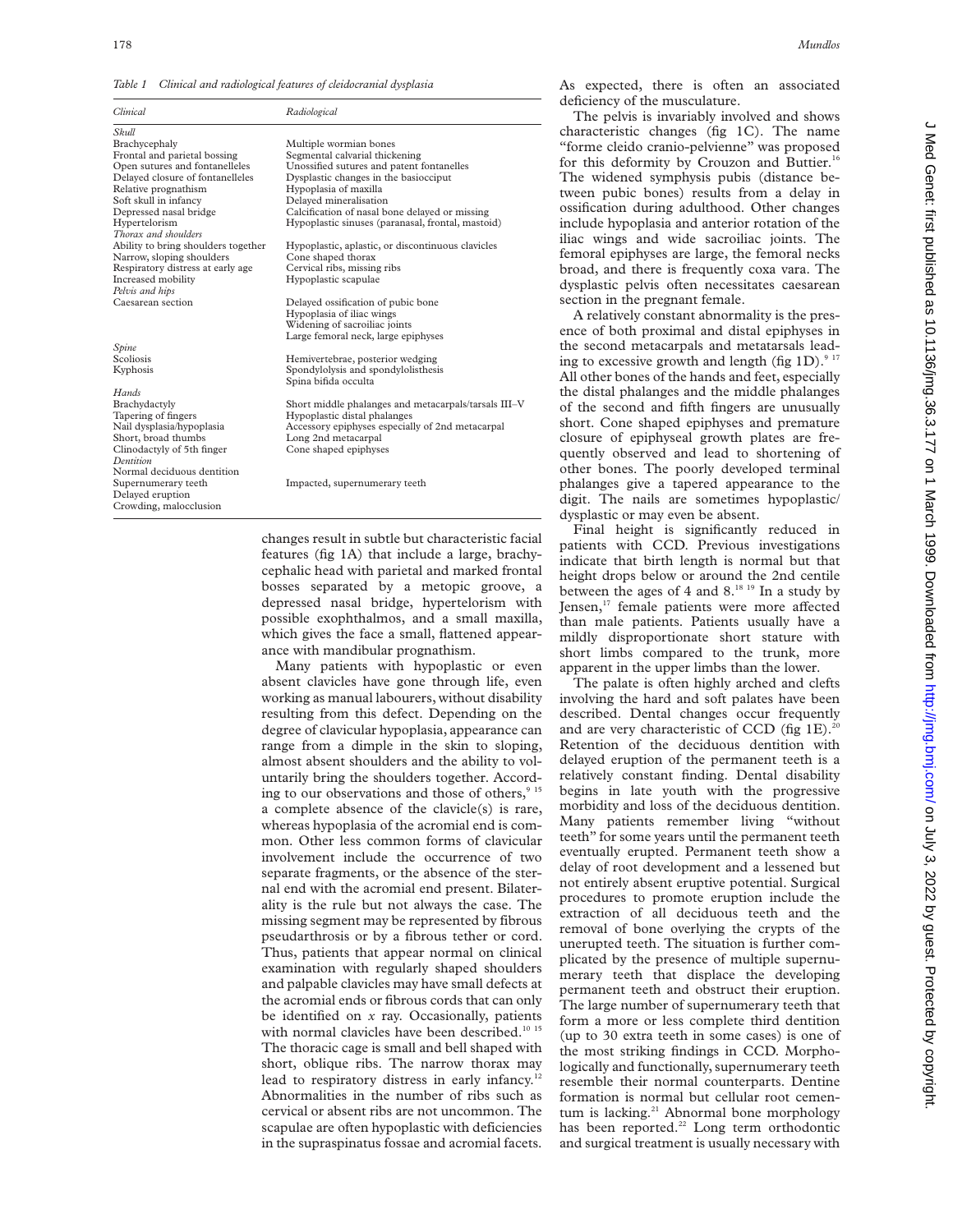

*month old boy. Note large, brachycephalic skull, frontal and parietal bossing with large anterior fonanelle, and the appearance of a small face. Other characteristic features include widely spaced eyes, low nasal bridge, reduced nasal length, but increased nasal width and protrusion. (B) Chest radiograph showing cone shaped thorax and left clavicular hypoplasia and aplasia on the right side. (C) Pelvic abnormalities in a 4 year old girl. Note hypoplasia of the iliac wings, broad femoral necks with large epiphyses, and unossified symphysis pubis. (D) Hand radiograph of a 21⁄2 year old female showing hypoplastic distal phalanges, accessory epiphyses of the second metacarpal, and long second metacarpal. (E) Pantomographic view of the permanent dentition of a 16 year old female. Note multiple, unerupted, supernumerary teeth.*

the aim of actively erupting and aligning the impacted permanent teeth.<sup>23-25</sup>

#### **Differential diagnosis**

In a patient with hypoplastic clavicles, open fontanelles, and supernumerary teeth the diagnosis is evident and few other conditions need to be considered. However, the clinical picture is variable, even within families, and frequently the phenotype is incomplete, lacking one or two signs of the characteristic triad. Hall<sup>26</sup> has drawn attention to a range of other syndromes with congenital clavicular hypoplasia or agenesis. Congenital pseudarthrosis of the clavicle (MIM 118980) is probably among the most common conditions to be considered. In the great majority of cases involvement is unilateral with a marked predominance of the right side. The cases are sporadic, there is no other bone involvement, and most cases presumably heal

by themselves. Pyknodysostosis is a rare defect of osteoclast function (MIM 265800) with osteosclerosis (increased bone density and fractures), delayed closure of sutures and fontanelles, Wormian bones, hypoplasia of the clavicles (dysplasia to loss of acromial end), acro-osteolytic dysplasia of the distal phalanges, and irregular permanent teeth with anodontia and delayed eruption. While many of the clinical findings resemble CCD, the increased bone density on *x* ray and the absence of supernumerary teeth should readily distinguish between the two. Hypoplastic clavicles, persistently wide sutures, and multiple Wormian bones are also a feature of mandibuloacral dysplasia (MIM 248370). However, this condition is mainly characterised by acroosteolysis with progressive loss of bone from the distal phalanges. Eckstein and Hoare reported a mother and son with parietal foramina and clavicular hypoplasia (MIM 168550). Again this was an isolated finding and no other bones were involved. Yunis-Varon syndrome (MIM 216340) in many ways resembles severe CCD. This recessively inherited, usually lethal condition is characterised by prenatal growth deficiency and failure to thrive, wide calvarial sutures and enlarged fontanelles, agenesis/hypoplasia of the thumbs and big toes, absence or hypoplasia of the clavicles, and pelvic dysplasia. The severity of the syndrome, together with limb malformations and a patchy, sometimes sclerotic bone structure, should make distinction from CCD easy. Hypoplasia of the clavicles has been reported in association with various cytogenetic anomalies. These include arrangements involving translocations and duplications of chromosome 8q22,<sup>27</sup> partial trisomy  $11q<sub>2</sub><sup>28</sup>$  partial trisomy  $11q/22q$ ,<sup>29</sup> and trisomy  $20p$ .<sup>30</sup> However, none of these patients had the full CCD phenotype.

Like clavicular hypoplasia, delayed closure of fontanelles/sutures is a rather non-specific sign and by no means diagnostic of CCD. Wide cranial sutures can be an indication of increased intracranial pressure or craniosynostosis in another part. They may also be present in syndromes with impaired bone growth, including those with increased bone density (Kenny-Caffey syndrome, pyknodysostosis, and others), decreased mineralisation (osteogenesis imperfecta, hypophosphatasia, and others), or generalised growth deficiency/bone maturation (athyrotic hypothyroidism, Silver-Russell syndrome, and others). In addition, irregular sutures have been observed in association with cytogenetic anomalies such as deletions of the distal end of chromosome 6p.<sup>31</sup>

The combination of normal deciduous teeth, delayed eruption of permanent teeth, and multiple impacted supernumerary teeth is practically diagnostic of CCD. However, delayed eruption of teeth (deciduous as well as permanent) without supernumerary teeth is frequently observed in conditions with abnormal bone remodelling, such as osteopetrosis or pyknodysostosis. Failure of eruption of most permanent teeth has also been reported as an autosomal dominant trait (MIM 125350).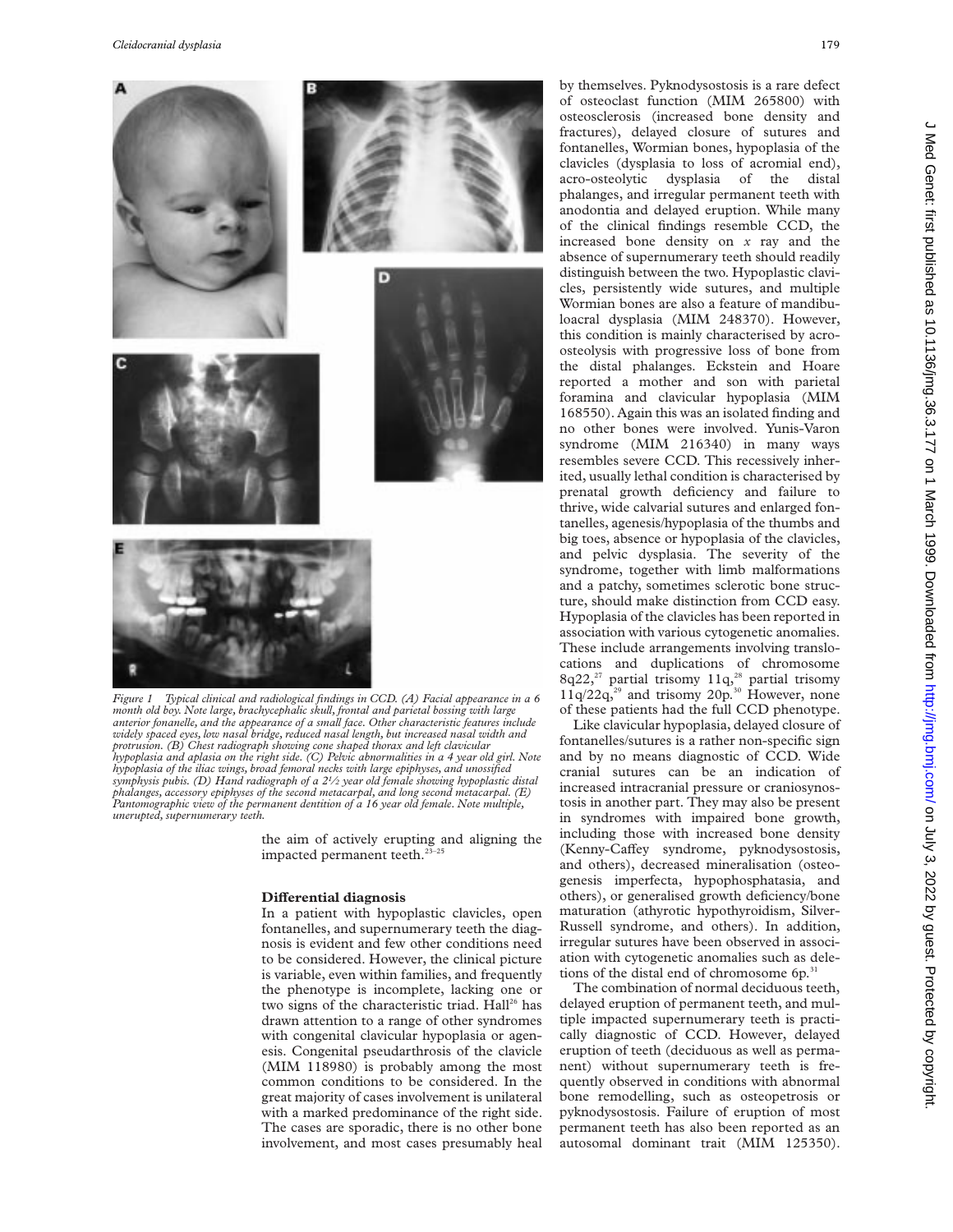Multiple extra teeth have been described in Gardner syndrome (MIM 175100).

CCD is generally considered to be inherited in a dominant fashion with complete penetrance. Goodman et al<sup>32</sup> described three subjects from two families with a severe form of CCD. The family setting, the distribution of the affected members, and the severity of the involvement suggested to the authors that this may represent a recessive form of CCD. Recent molecular findings make this assumption rather unlikely and argue in favour of the presence of mosaicism in one of the parents or the occurrence of new mutations.

## **Molecular genetics**

A CCD-like phenotype has been reported in association with cytogenetic abnormalities of chromosome 8q22.<sup>27</sup> While the patients described by Brueton et al<sup>27</sup> had some clavicular involvement, abnormally wide sutures, hypertelorism, and micrognathia in one case, there were no signs of a generalised bone dysplasia or tooth involvement. In contrast, Nienhaus et al<sup>33</sup> described a patient with mild mental retardation, classical CCD, and a paracentric inversion of chromosome 6 involving bands p11 and q16. Shortly thereafter, CCD was mapped to chromosome 6p21 proximal to the HLA region, $34$  a finding that was subsequently confirmed by others.<sup>35-37</sup> Within the different families tested there was no evidence for locus heterogeneity. Evidence for a submicroscopic deletion was shown in one family suggesting that the CCD phenotype is caused by haploinsufficiency.<sup>34</sup> The deletion in this family and deletions in two other subjects with rearrangement of chromosome 6p (one of them the patient described by Nienhaus  $et \, al^{33}$ ) narrowed the critical region containing the CCD gene to a 2 Mb interval between the genes TCTE1 and MUT. CBFA1, a transcription factor of the runt domain gene family, maps within this interval. Deletions, insertions, and missense mutations were identified in several patients with CCD.<sup>38</sup> In a paper by Lee *et al*, <sup>39</sup> two nonsense mutations were shown to interfere with the function of the putative DNA binding domain. Like many transcription factors, the amino terminal portion of CBFA1 contains a polyglutamine and a polyalanine stretch. In one CCD family with mild craniofacial features and a specific form of brachydactyly, affected persons were found to harbour 27 alanines instead of the usual 17.38 It is to be expected that this expansion of alanines has a dominant negative effect on protein function. A very similar type of mutation has been described in synpolydactyly and HOXD1340 and, recently, in the PABP2 gene<sup>41</sup> where an expansion from six alanines to between eight and 13 alanines leads to oculopharyngeal muscular dystrophy. With the possible exception of the in frame expansion of alanines, all mutations identified so far can be predicted to lead to a partial or complete loss of CBFA1 protein function. The data indicate that CBFA1 mutations segregate with the CCD phenotype and that heterozygous loss of function is sufficient to produce the characteristic clinical findings.

## **Mouse model**

These data were further substantiated by the finding of Otto  $et$   $al<sup>42</sup>$  that mice lacking only one *Cbfa1* allele (+/-) display a phenotype very similar to CCD with absent clavicles and defective skull formation. Furthermore, *Cbfa1* was shown to be deleted in the mouse mutant *cleidocranial dysplasia* (*Ccd*/+). This radiation induced mutant was recognised by Sillence *et*  $a^{l^{43}}$  to be a phenocopy of CCD. Genetic analysis of *Ccd* mice showed a 2 cM deletion on chromosome 17 in an area of synteny to human  $6p<sup>44</sup>$  By analogy to the human syndrome, the deletion is flanked on one side by the *Tcte1* gene, involves *Cbfa1*, but extends further proximally, deleting *Mut* . <sup>42</sup> The localisation and extent of this deletion is thus very similar to the deletion observed in the patient described by Nienhaus *et al* . <sup>33</sup> These results indicate that the murine and human conditions are not only identical phenotypically, but also share a common molecular basis.

#### **Pathobiology**

CBFA1 belongs to the core binding factor (CBF) transcription factors, a family of heterodimeric proteins of two unrelated subunits comprising a DNA binding  $\alpha$  subunit and a non-DNA binding â subunit. The â subunit is encoded by the CBFB gene and binds to the  $\alpha$ subunit. The mammalian  $CBFa$  subunits are encoded by three distinct genes (*Cbfa1* , *Cbfa2* , and *Cbfa3*) that share a conserved 128 amino acid domain, called the runt domain because of its homology to the *Drosophila* pair-rule gene *runt*. CBFA2 is frequently involved in chromosomal translocations in acute leukaemia<sup>45</sup> and the gene was shown to be crucial for normal liver haematopoiesis.<sup>46</sup>

The role of *Cbfa1* in development has been elucidated by the generation of mutated mice in which the *Cbfa1* gene locus was targeted.<sup>42 47</sup> Mice completely deficient in *Cbfa1* (-/-) died immediately after birth owing to a complete absence of bone. Further histological analysis showed an arrest in endochondral as well as membranous bone formation. *Cbfa1* (-/-) mice develop normal cartilage anlagen but there is no di Verentiation of mesenchymal stem cells into osteoblasts, no ossification, and no vascular invasion of cartilage. In wild type mice, expression of *Cbfa1* was shown by in situ hybridisation in all mesenchymal condensations of the skeleton, and in cells of the osteoblastic lineage at later stages of development.<sup>47</sup> <sup>48</sup> Stimulation of cells that normally do not express *Cbfa1* with BMP7 (a member of a family of secreted molecules that can induce bone formation) leads to expression of *Cbfa1* before the expression of any other osteoblast marker genes suggesting that *Cbfa1* is part of the BMP signalling cascade. Furthermore, transient transfection of C3H10T1/2 cells (pluripotent fibroblasts that are not committed to the osteoblast lineage) with *Cbfa1* cDNA led to the expression of bone specific genes, such as osteocalcin and bone sialoprotein.<sup>48</sup> These experiments identify *Cbfa1* as an inducer of osteoblast differentiation.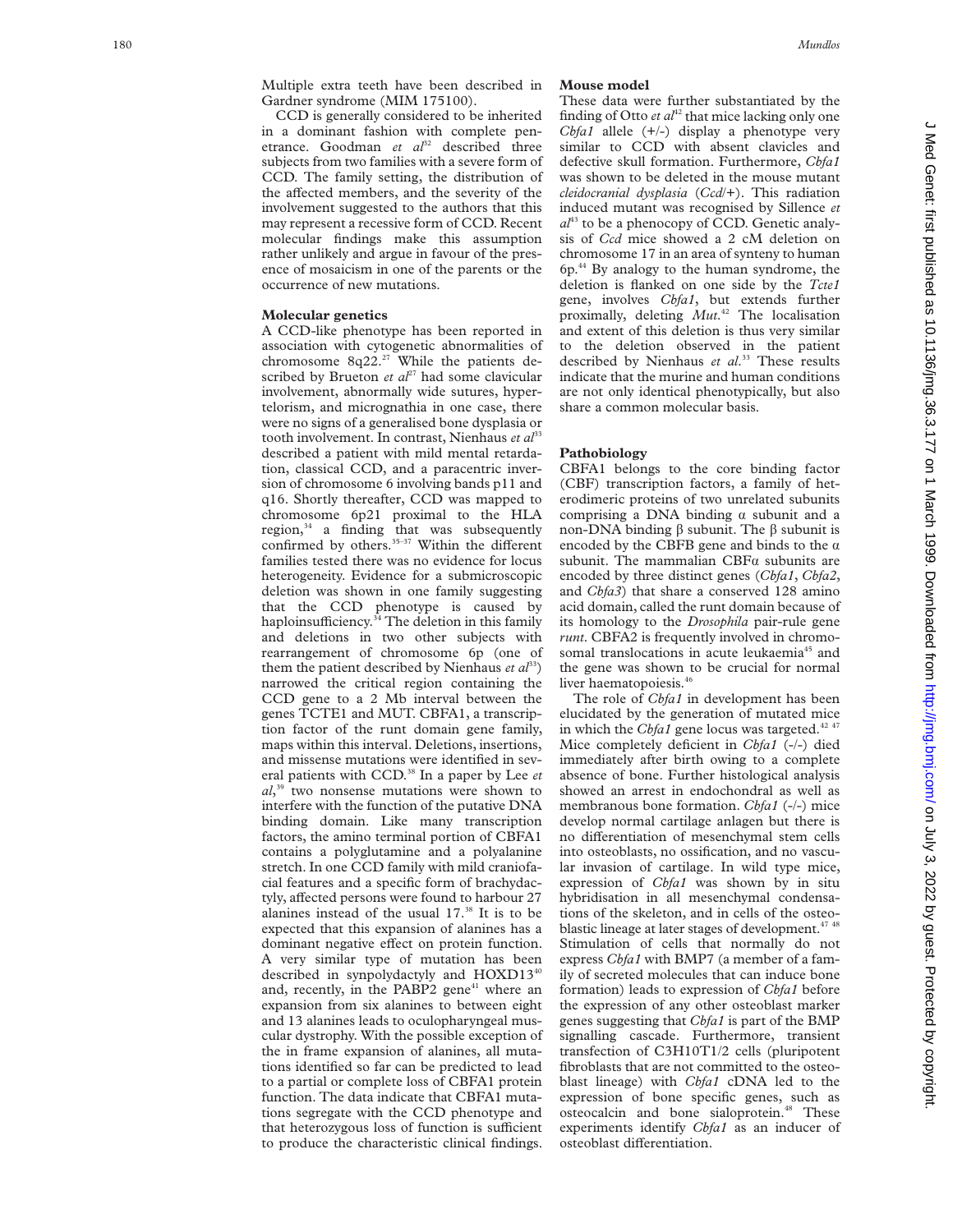

*Figure 2* Role of Cbfa1 in bone formation. The different steps of endochondral bone *formation are listed. Patterning genes regulate the shape and number of the individual skeletal elements. Precursor cells aggregate and subsequently diVerentiate into chondrocytes. Chondrocytes proliferate, hypertrophy, and calcify before they are replaced by bone. Some of the factors that are known to regulate this process are shown on the right. Cbfa1 controls the diVerentiation of precursor cells into osteoblasts, regulates chondrocyte diVerentiation towards hypertrophy, and is neccessary for the invasion of calcified cartilage. Cbfa1 controls diVerentiation of aggregated precursor cells of the clavicular anlage (dotted arrow).*

> Very recent findings suggest that *Cbfa1* is not only essential for osteoblast formation, but also a major regulator of chondrocyte differentiation. During endochondral bone formation (all long bones, vertebrae) a temporary cartilaginous template (anlage) is subsequently replaced by bone. Chondrocytes within this cartilaginous model proliferate and then differentiate to hypertrophy. In *Cbfa1* (-/-) mice hypertrophy does not take place, indicating a role for *Cbfa1* in the regulation of chondrocyte differentiation.<sup>49</sup> In addition, vascular invasion of calcified cartilage does not take place. This may be caused by a lack of interstitial collagenase expression in *Cbfa1* (-/-) mice. Interstitial collagenase (collagenase-3) was recently shown to be regulated by *Cbfa1*. 50

> Clavicular hypoplasia is one of the hallmarks of CCD. Huang *et al*<sup>51</sup> studied the development of the clavicle in *wt* and *cleidocranial dysplastic* (*Ccd*/+) mice. In *Ccd* mice the initial condensation of mesenchymal stem cells takes place but there is no differentiation into precursor cells, resulting in absence of the clavicular anlage. *Cbfa1* is thus a crucial factor regulating the differentiation of mesenchymal stem cells in bone and cartilage precursors. Fig 2 summarises the different functions of *Cbfa1* during skeletal development.

> In summary, CBFA1 was identified as the culprit gene underlying CCD. Cbfa1 controls the differentiation of precursor cells into osteoblasts, the cells that actually secrete bony matrix and thereby form bone. In addition, Cbfa1 plays a role in the regulation of chondrocyte differentiation during endochondral bone formation. Understanding this new "master gene" will provide insight into the pathobiology of CCD as well as into the basic mechanisms of bone formation.

- 1 Mundlos S, Olsen BR. Heritable diseases of the skeleton. Part I. Molecular insights into skeletal development - transcription factors and signaling pathways. *FASEB J* 1997;**11**:125-32.
- 2 Mundlos S, Olsen BR. Heritable diseases of the skeleton. Part II. Molecular insights into skeletal development - matrix components and their homeostasis. *FASEB J* 1997; **11**:227-33.
- 3 Martin. Sur un déplacement natural de la clavicule. *J Med Chir Pharmacol* 1765;**23**:456-60.
- 
- 4 Scheuthauer G. Kombination rudimentärer Schlüsselbeine mit Anomalien des Schädels beim erwachsenen Menschen. *Allg Wien Med Ztg* 1871;**16**:293-5.
- 5 Marie P, Sainton P. Sur la dysostose cléido-cranienne
- héréditaire. *Rev Neurol* 1898;**6**:835-8. 6 Jackson WPU. Osteo-dental dysplasia (cleido-cranial dysostosis). The "Arnold Head". *Acta Med Scand* 1951;**139**:292- 307.
- 7 Rimoin DL. International nomenclature of constitutional diseases of bone. *J Pediatr* 1978;**93**:614-18. 8 Schuch P, Fleischer-Peters A. Zur Klinik der Dysostosis
- cleidocranialis. *Z Kinderheilkd* 1967;**98**:107-32. 9 Jarvis JL, Keats TE. Cleidocranial dysostosis. A review of 40
- new cases. *AJR* 1974;**121**:5-16. 10 Cole WR, Levine S. Cleidocranial dysostosis. *Br J Radiol*
- 1951;**24**:549-55.
- 11 Gorlin RJ, Cohen MM, Levin LS. Syndromes affecting bone: other skeletal disorders. In: *Syndromes of the head and neck*. 3rd ed. Oxford: Oxford University Press, 1990:249- 53.
- 12 Chitayat D, Hodgkinson, KA, Azouz EM. Intrafamilial variability in cleidocranial dysplasia: a three generation family. *Am J Med Genet* 1992;**42**:298-303.
- 13 Jensen BL, Kreiborg S. Craniofacial growth in cleidocranial dysplasia a roentgencephalometric study. *J Craniofac Genet Dev Biol* 1995;**15**:35-43.
- 14 Jensen BL, Kreiborg S. Craniofacial abnormalities in 52 school-age and adult patients with cleidocranial dysplasia. *J Craniofac Genet Dev Biol* 1993;**13**:98-108.
- 15 Stocks P, Barrington A. Cleidocranial dysostosis. In: *The treasury of human inheritance*. Vol III, part I. London: Cam-bridge University Press, 1981:121-39.
- 16 Crouzon O, Buttier H. Sur une forme particuliere, de la dysostosis cleidocranienne de Pierre Marie et Sainton (forme cleido-cranio-pelvienne). *Bull Mem Soc Dilala Hop* 1921;**45**:972-1099.
- 17 Jensen BL. Somatic development in cleidocranial dysplasia. *Am J Med Genet* 1990;**35**:69-74. 18 Kempfle B. Dysostosis cleidocranialis. *Dtsch Zahnartz Z*
- 1965;**20**:1364-9.
- 19 Levin EJ, Sonnenschein H. Cleidocranial dysostosis. *N Y State J Med* 1963;**63**:1562-6.
- 20 Jensen BL, Kreiborg S. Development of the dentition in cleidocranial dysplasia. *J Oral Pathol Med* 1990;**19**:89-93. 21 Hitchin AD. Cementum and other root abnormalities of permanent teeth in cleidocranial dysostosis. *Br Dent J* 1975;**139**:313-18.
- 22 Lukinmaa PL, Jensen BL, Thesleff I, Andreasen JO, Kreiborg S. Histological observations of teeth and peridental tissues in cleidocranial dysplasia imply increased activity of odontogenic epithelium and abnormal bone remodeling. *J Craniofac Genet Dev Biol* 1995;**15**:212-21.
- 23 Becker A, Shteyer A, Bimstein E, Lustmann J. Cleidocranial dysplasia. Part 2. Treatment protocol for the orthodontic and surgical modality. *Am J Orthod Dentofacial Orthop* 1997;**111**:173-83.
- 24 Becker A, Lustmann J, Shteyer A. Cleidocranial dysplasia. Part 1. General principles of the orthodontic and surgical treatment modality. *Am J Orthod Dentofacial Orthop* 1997; **111**:28-33.
- 25 Jensen BL, Kreiborg S. Dental treatment strategies in cleidocranial dysplasia. *Br Dent J* 1992;**172**:243-7.
- 26 Hall BD. Syndromes and situations associated with congenital clavicular hypoplasia or agenesis. In: Papadatos CJ, Bartsocas CS, eds. *Skeletal dysplasias*. New York: Alan R Liss, 1982:279-88.
- 27 Brueton LA, Reeve A, Ellis R, Husband P, Thompson EM, Kingston HM. Apparent cleidocranial dysplasia associated with abnormalities of 8q22 in three individuals. *Am J Med*
- *Genet* 1992;**43**:612-18. 28 Francke U, Weber F, Sparkes RS, Mattson PD, Mann J. Duplication 11(q21-23-qter) syndrome. *Birth Defects* 1977; **13**:167-86.
- 29 Nakai H, Yamamoto Y, Kuroki Y. Partial trisomy of 11 and 22 due to familial translocation t(11;22)(q23;q11), inherited in three generations. *Hum Genet* 1979;**51**:349-55.
- 30 Schinzel A. Trisomy 20pter-q11 in a malformed boy from a  $t(13;20)(p11;q11)$  translocation carrier mother. *Hum* t(13;20)(p11;q11) translocation carrier mother. *Hum Genet* 1980;**53**:169-72.
- 31 Palmer CG, Bader P, Slovak ML, Comings DE, Pettenati
- MJ. Partial deletion of chromosome 6p: delineation of the syndrome. *Am J Med Genet* 1991;**39**:155-60.<br>32 Goodman RM, Tadmor, R, Zaritsky A, Becker SA.<br>Evidence for an autosomal recessive form of cleidocranial dysostosis. *Clin Genet* 1975;**8**:20-9.
- 33 Nienhaus H, Mau U, Zang KD, Henn W. Pericentric inversion of chromosome 6 in a patient with cleidocranial dysplasia. *Am J Med Genet* 1993;**46**:630-1.
- 34 Mundlos S, Mulliken JB, Abramson DL, Warman ML, Knoll JH, Olsen BR. Genetic mapping of cleidocranial dysplasia and evidence of a microdeletion in one family. *Hum Mol Genet* 1995;**4**:71-5.
- 
- 35 Feldman GJ, Robin NH, Brueton LA, *et al.* A gene for clei-<br>docranial dysplasia maps to the short arm of chromosome<br>6. Am *J* Hum Genet 1995;56:938-43.<br>36 Gelb BD, Cooper E, Shevell M, Desnick RJ. Genetic map-<br>ping of
- 37 Ramesar RS, Greenberg J, Martin R, *et al*. Mapping of the gene for cleidocranial dysplasia in the historical Cape Town (Arnold) kindred and evidence for locus homogeneity. *J Med Genet* 1996;**33**:511-14.